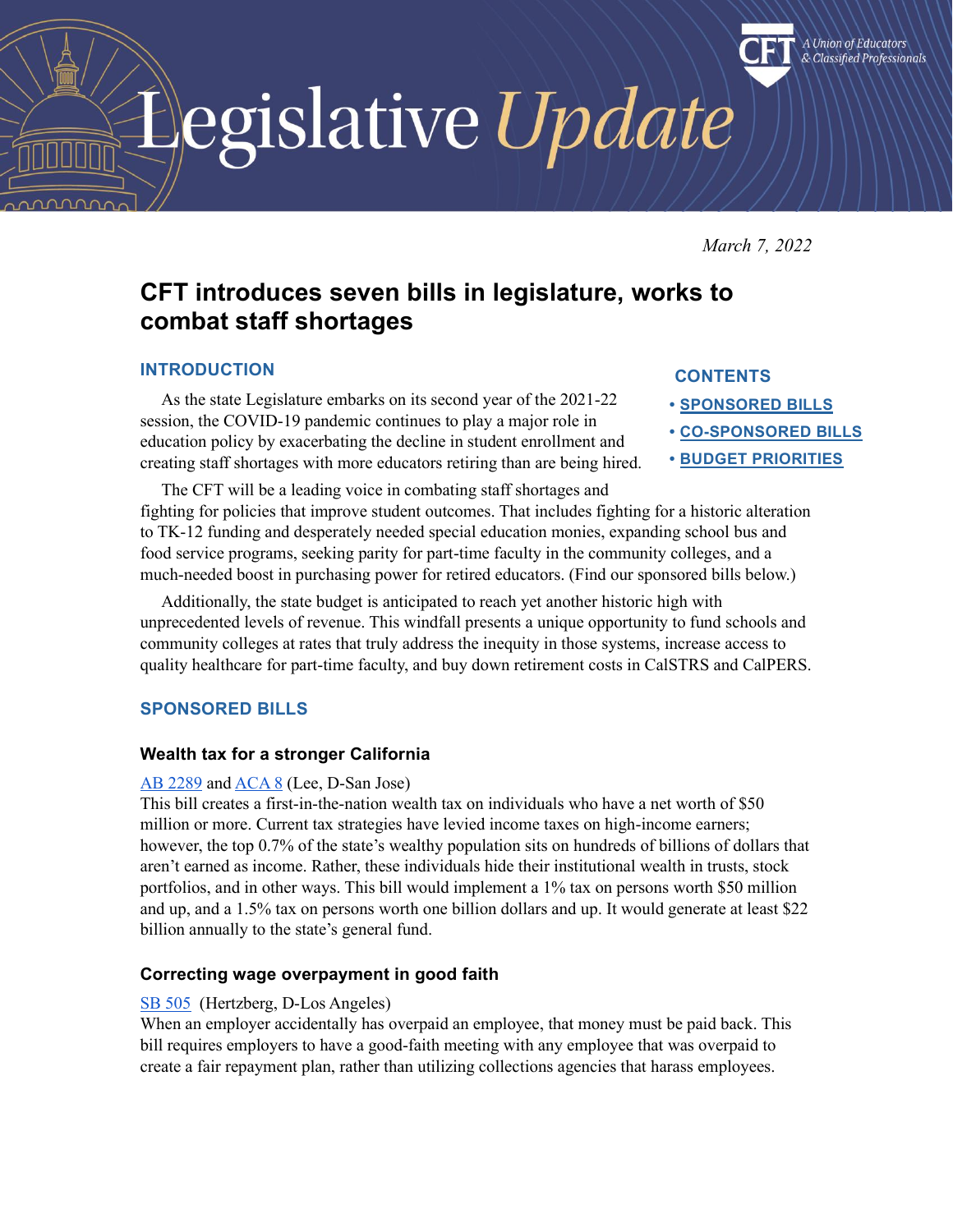# **Implement paid status for classified employees during personnel investigations**

## [AB 2413](https://leginfo.legislature.ca.gov/faces/billNavClient.xhtml?bill_id=202120220AB2413) (Carrillo, D-Los Angeles)

Current law provides school employees with certain due process rights, including the right to appeal a disciplinary action to the full governing board. Certificated faculty remain in paid status throughout the appeals process; however, classified staff members are not always guaranteed that same level of protection. This bill would allow a classified employee, not subject to binding arbitration in their collective bargaining agreement, to retain paid status during a personnel investigation, if there is not clear and convincing evidence of the alleged infraction.

## **Restore personnel commission at Compton College**

#### [AB 2359](https://leginfo.legislature.ca.gov/faces/billNavClient.xhtml?bill_id=202120220AB2359) (Gipson, D-Carson)

When the Compton Community College District faced significant financial hardship in 2004, the state of California provided a bail-out to the district to make ends meet. This loan came with several conditions, including that the district's personnel commission be operated by the board of trustees rather than as an independent commission as intended by law. Without the autonomy that every other personnel commission utilizes in merit districts, the commission has been rendered ineffective. This bill repeals the Education Code that keeps the commission under the direction of the governing board and restores it to its full independent status.

#### **Re-bench the Faculty Obligation Number (FON) in community colleges**

#### [AB 1505](https://leginfo.legislature.ca.gov/faces/billNavClient.xhtml?bill_id=202120220AB1505) (Rodriguez, D-Pomona)

Investments in full-time faculty are not maximized because the current Faculty Obligation Number (FON) is based on 30-year-old numbers from 1988 when the FON was created. Currently, all 70 community college districts are over their FON, in some cases by hundreds of faculty. This bill seeks to re-bench the FON to the present values of full-time faculty reported by the districts to ensure future investment in full-time faculty hiring is used as intended.

## **Increase teaching cap for part-time faculty in community colleges**

#### [AB 1856](https://leginfo.legislature.ca.gov/faces/billNavClient.xhtml?bill_id=202120220AB1856) (Medina, D-Riverside)

Existing law, known as the "67% law," limits the teaching load of part-time temporary faculty to 67% of the hours that constitute a full-time faculty assignment. Under the 67% threshold, many faculty members are forced to teach in multiple community college districts to piece together a full-time schedule (so-called "freeway flyers"), limiting their ability to participate in the campus community and be a resource to students. AB 1856 would increase the current cap on what parttime faculty can teach from 67 percent of a full-time load to up to 85%.

#### **Require charter school employees to participate in CalSTRS or CalPERS**

#### [SB 1343](https://leginfo.legislature.ca.gov/faces/billNavClient.xhtml?bill_id=202120220SB1343) (Leyva, D-Chino)

<span id="page-1-0"></span>Currently, charter schools have an option to participate in the statewide public employee retirement systems, or provide an alternative retirement plan, or none at all. CalSTRS has tracked the increased number of charter schools that are not participating in the retirement plan, which has driven up costs to other employers and continues to bring additional risk to the retirement system. This bill requires all charter schools to participate in the statewide public employee retirement systems — CalSTRS and CalPERS — and creates an automatic payment system so that no harm may come to the retirement funds if a charter were to close down unexpectedly or be delinquent in its payments to the retirement funds.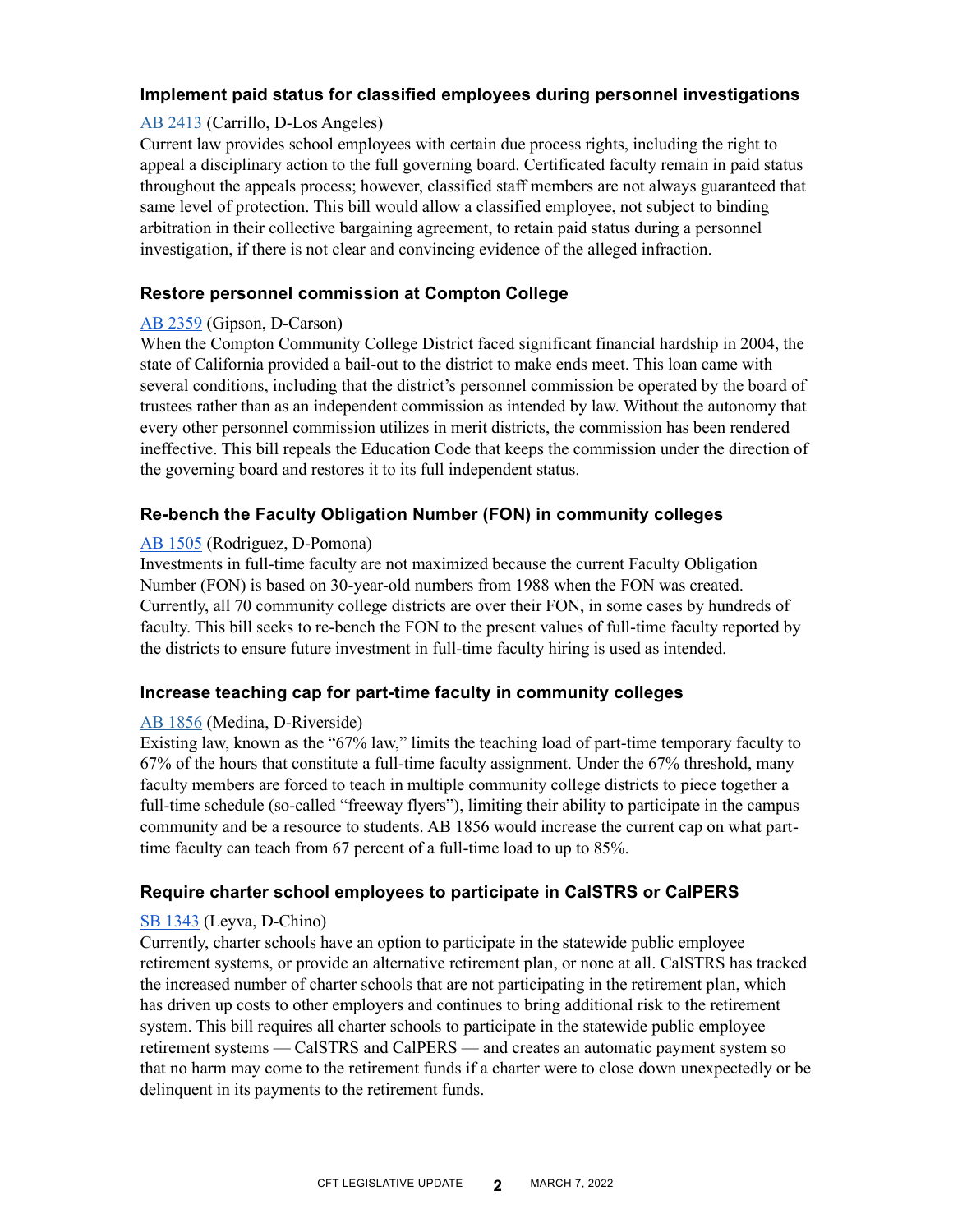# **PRIORITY BILLS**

## **Parity for part-time faculty in community colleges**

## [AB 1752](https://leginfo.legislature.ca.gov/faces/billNavClient.xhtml?bill_id=202120220AB1752) (Santiago, D-Los Angeles)

Approximately 70 percent of community college courses are taught by part-time faculty, who often divide their time at multiple colleges to make ends meet due to course caps. Part-time faculty are paid less than their full-time colleagues, receive fewer benefits, and even have to fight for office space on campus. This bill would create pay parity for part-time faculty in the California community colleges by requiring districts to adopt terms of compensation for part-time faculty of at least the same ratio to the full-time faculty for comparable duties.

## **Eliminate CalBright online community college**

## [AB 2820](https://leginfo.legislature.ca.gov/faces/billNavClient.xhtml?bill_id=202120220AB2820) (Medina, D-Riverside)

This bill would render the CalBright online community college inoperative on January 1, 2024, and repurpose its funding to students who are single mothers, student housing, basic needs centers, and financial aid within the existing community college system.

## **Increase purchasing power for CalSTRS retirees**

#### [SB 868](https://leginfo.legislature.ca.gov/faces/billNavClient.xhtml?bill_id=202120220SB868) (Cortese, D-San Jose)

The CalSTRS Supplemental Benefit Maintenance Account exists to provide retirees with ongoing monetary increases to keep up with the rate of inflation and protect retiree "purchasing power." This fund has seen windfall revenue increases in recent years. This bill would require an increase in the amount provided to retirees based on their length of time in retirement.

## **Accountability for charter school properties**

## [AB 2484](https://leginfo.legislature.ca.gov/faces/billNavClient.xhtml?bill_id=202120220AB2484) (Bonta, D-Oakland)

Reports of real estate ownership as it relates to charter schools have been published recently that shine a light on the unregulated manner in which charter schools own property and create profits through lease agreements. This bill requires charter schools to keep the land they are situated on in the hands of taxpayers rather than be transferred to private ownership.

## **Switch to enrollment-based funding for TK-12 schools**

#### [SB 830](https://leginfo.legislature.ca.gov/faces/billNavClient.xhtml?bill_id=202120220SB830) (Portantino, D-La Cañada Flintridge)

School funding is currently based on the Average Daily Attendance (ADA) of pupils at each school site. When a pupil is absent from school, funding is lost. Schools in areas that, for socioeconomic reasons, have higher absentee rates are chronically underfunded. This bill creates a supplemental funding stream that provides schools with additional funding to bring them to a level as if every pupil was at school every day, thus funding schools on enrollment rather than attendance. It also has a safeguard in place to keep some of the funds to fight chronic absenteeism.

## **Repeal denial of permanent employee status**

#### [AB 2573](https://leginfo.legislature.ca.gov/faces/billNavClient.xhtml?bill_id=202120220AB2573) (McCarty, D-Sacramento and R. Rivas, D-Salinas)

This bill repeals Education Code language that prevents certain educators from obtaining permanent status, including those working in Adult Education and Regional Occupational Centers/Programs or at school districts with an average daily attendance of 250 or less.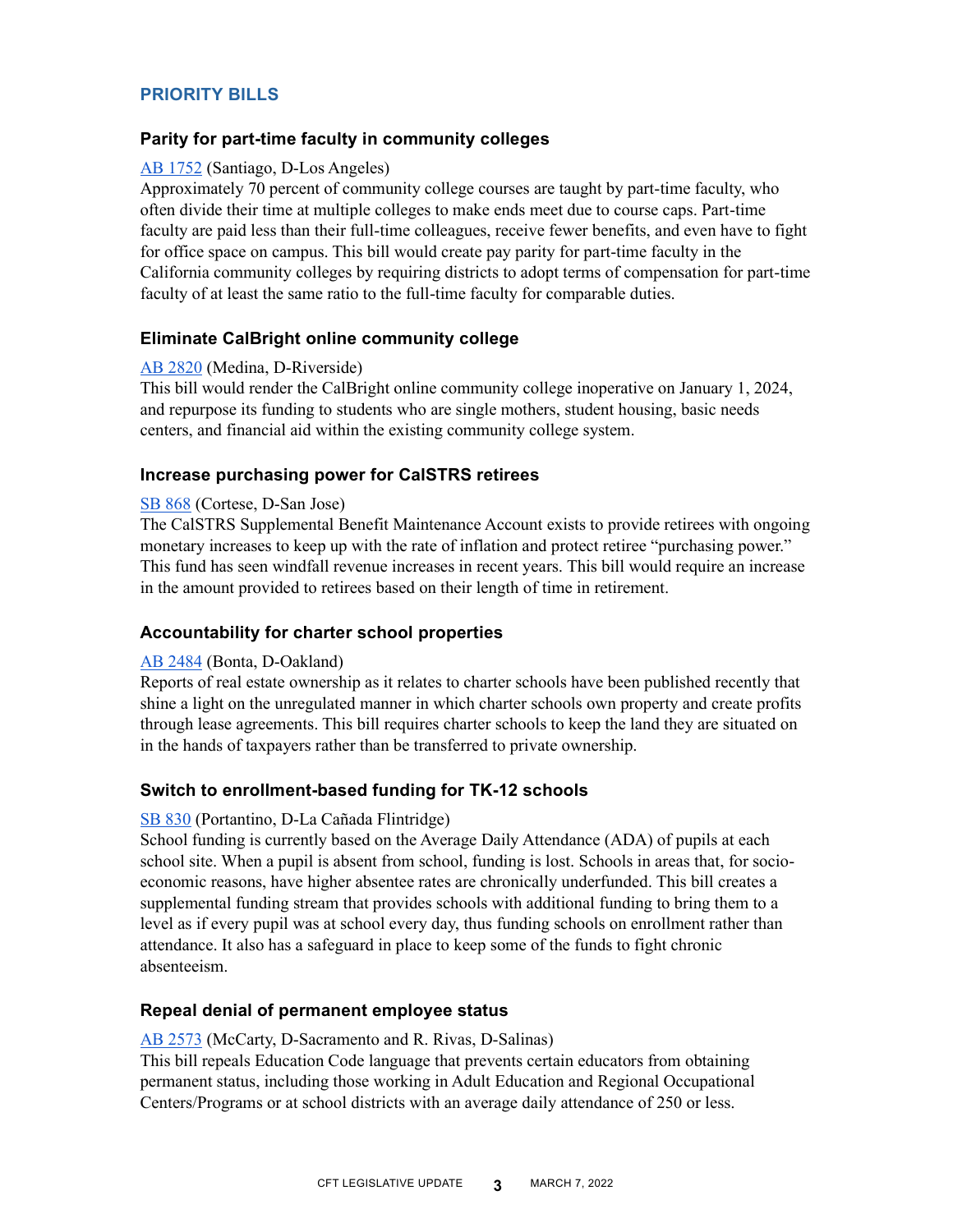# **The "Road to Success" — school transportation for all**

## [SB 878](https://leginfo.legislature.ca.gov/faces/billNavClient.xhtml?bill_id=202120220SB878) (Skinner, D-Berkeley)

This bill requires districts to provide students transportation to and from their neighborhood school (unless the student is in grades K-6 and lives within a half-mile, or the student is in grades 7-12 and lives within one mile of the campus). Transportation plans would be crafted in consultation with classified and certificated staff (among other stakeholders). Districts may also partner with a publicly owned transit system. The state would reimburse the district at a per-mile rate.

## **Provide career counseling to students**

#### [AB 2508](https://leginfo.legislature.ca.gov/faces/billNavClient.xhtml?bill_id=202120220AB2508) (Quirk-Silva, D-Fullerton)

This bill is sponsored by the school counselors of California, who are aiming to clarify the role of counselors, including providing career counseling, in addition to college counseling. The bill would urge the governing board of a school district to provide a comprehensive educational counseling program for all pupils enrolled in the district. CFT is focused on ensuring career technical education pathways are as accessible to students.

## **Distribute union membership forms during orientation**

#### [AB 2497](https://leginfo.legislature.ca.gov/faces/billNavClient.xhtml?bill_id=202120220AB2497) (Reyes, D-Colton)

This bill requires the University of California and the California State University systems to distribute membership authorization forms to each new employee as a part of the new employee orientation process, and to collect and return those forms to the employees' exclusive bargaining representatives.

## **Expand Classified Employee Summer Assistance to community colleges**

#### [AB 1691](https://leginfo.legislature.ca.gov/faces/billNavClient.xhtml?bill_id=202120220AB1691) (Medina, D-Riverside)

The Classified School Employee Summer Assistance program currently allows support staff in K-12 schools to set aside a portion of their paycheck in a separate fund — an amount that is matched by the California Department of Education — to assist them with the lack of pay during summer months. This bill adds classified employees in the community colleges to the program and provides \$90 million annually to ensure a dollar-for-dollar match.

#### **Designate Juneteenth as state holiday**

#### [AB 1655](https://leginfo.legislature.ca.gov/faces/billNavClient.xhtml?bill_id=202120220AB1655) (Jones-Sawyer, D-Los Angeles)

This bill adds June 19, known as Juneteenth, to the list of state holidays on which schools and state offices are closed.

## <span id="page-3-0"></span>**BUDGET PRIORITIES**

#### **Healthcare for community college part-time faculty**

CFT advocated for, and is now supporting, the governor's proposal to increase the Part-Time Faculty Health Insurance fund by \$200 million, an increase of more than 40,800%. These are ongoing funds, which could significantly expand and improve healthcare coverage provided to part-time faculty.